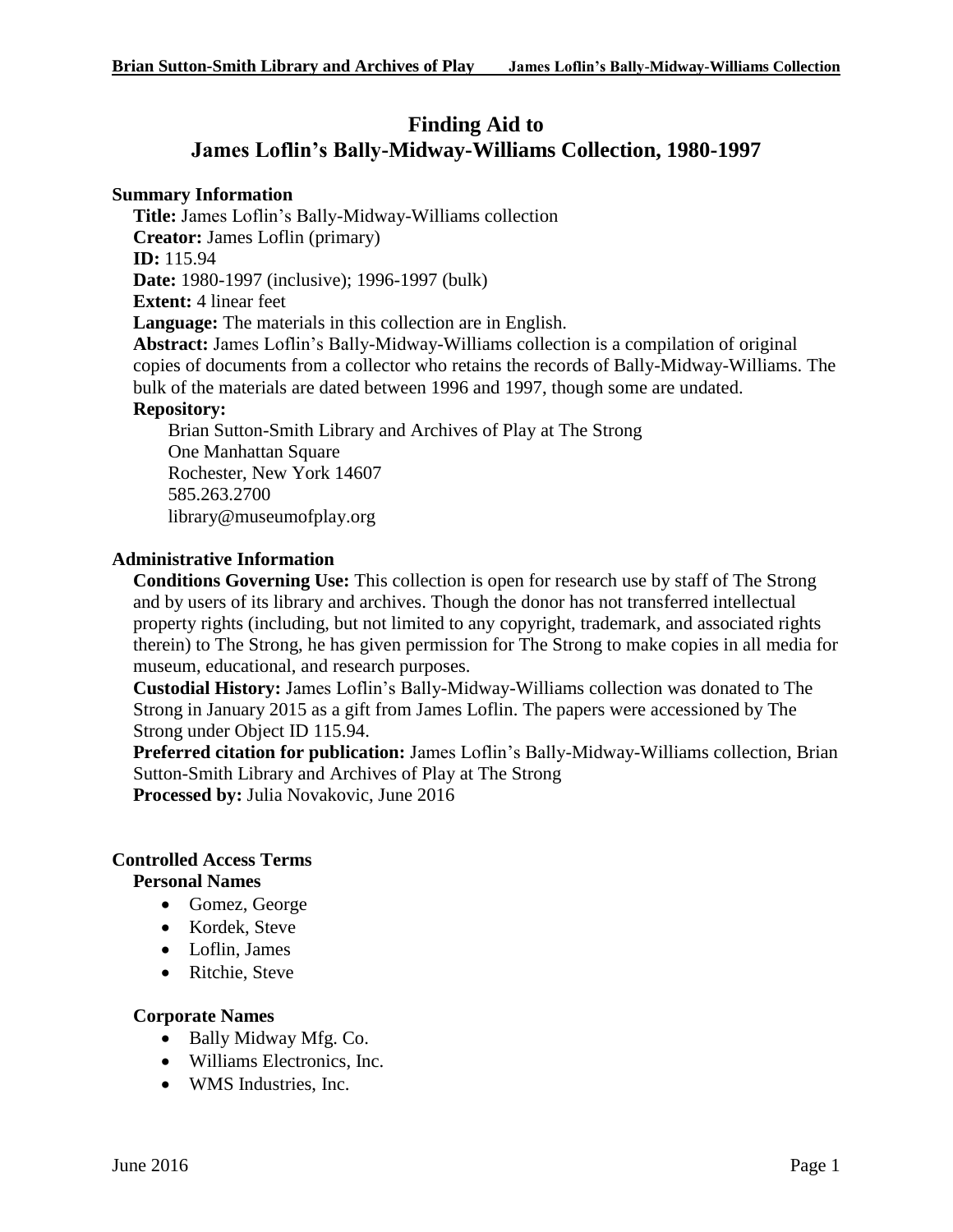#### **Subjects**

- Atari Games
- Bally Midway Mfg. Co.
- Electronic games
- NBA Fastbreak (Pinball game)
- Pinball machines
- Pinball machines--History
- Williams Electronics, Inc.
- WMS Industries, Inc.

## **Historical Note**

What we now recognize as pinball evolved in America during the 20th century, with several well-known companies leading the way.

Raymond Moloney founded the Bally Manufacturing Company in 1932 to make pinball games. Along with pinball, Bally fabricated mechanical slot machines and gambling devices. (During World War II, Bally halted production of recreational items and instead made ammunition and airplane parts.) The addition of flippers and bumpers transformed pinball from a gambling machine to a skill game. Bally purchased Midway Manufacturing Co., another amusements manufacturer, in 1969. Midway operated under its own name for another decade, until Bally merged its own pinball division with Midway's to form Bally/Midway Manufacturing in 1981.

In 1943, Harry Williams founded Williams Manufacturing Company in Chicago, Illinois—the American center for pinball production. His company rose to prominence as one of the most important arcade and pinball game manufacturers in the United States after World War II. Williams pinball designers introduced many pinball innovations, including ramps, scoring reels, drop targets, and modern 3-inch flippers. The company was acquired and incorporated several times, resulting in company name changes (becoming Williams Electronics, Inc. in 1974 and WMS Industries in 1987).

In 1988, WMS purchased competitor Bally/Midway. The pinball division of WMS closed in 1999, after more than 50 years of designing and manufacturing electro-mechanical and solidstate pinball machines.